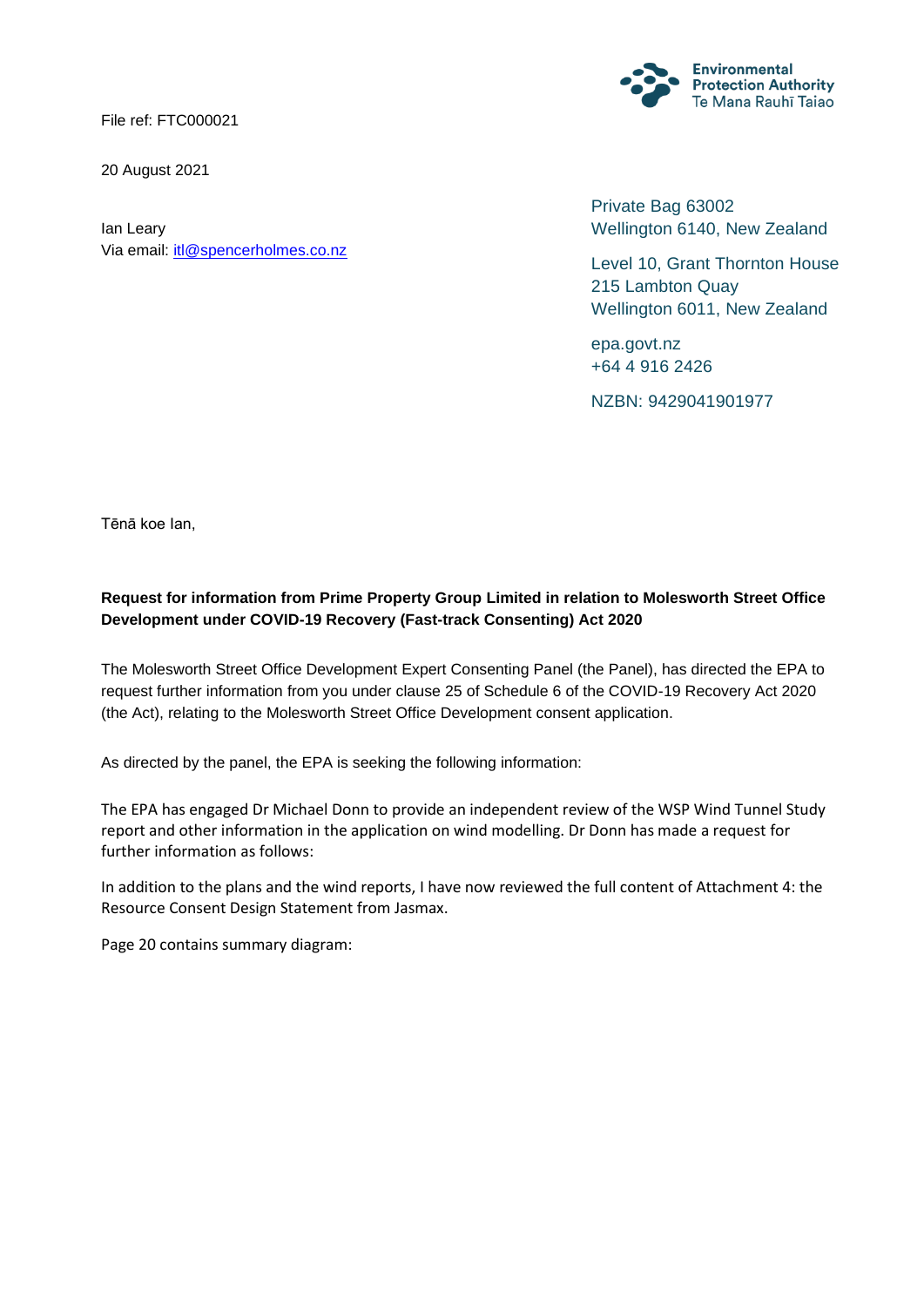## Overall Best Performance in Wind Option 5: Stepped Corner

- Previous problem areas wind reduced below 20m/s threshold
- corner points J&K require localised wind mitigation
- Possible solutions to test at concept design plaza canopy, hit and miss screening to south boundary, landscaping/trees



This diagram indicates that the park across the road (blue dotted oval) has been measured in 4 different places and has been significantly improved. It also indicates that the area near the entrance has been significantly improved and there is a planned screen to be added.

However, on second glance, the data in this diagram does not fit with the data in the wind tunnel test.

I have compiled the relevant pages from the wind tunnel test to enable comparison and these are enclosed in the attachment.

Before I complete my wind assessment, I would be interested to have the Applicant's comments as to how respective data sets should be reconciled.